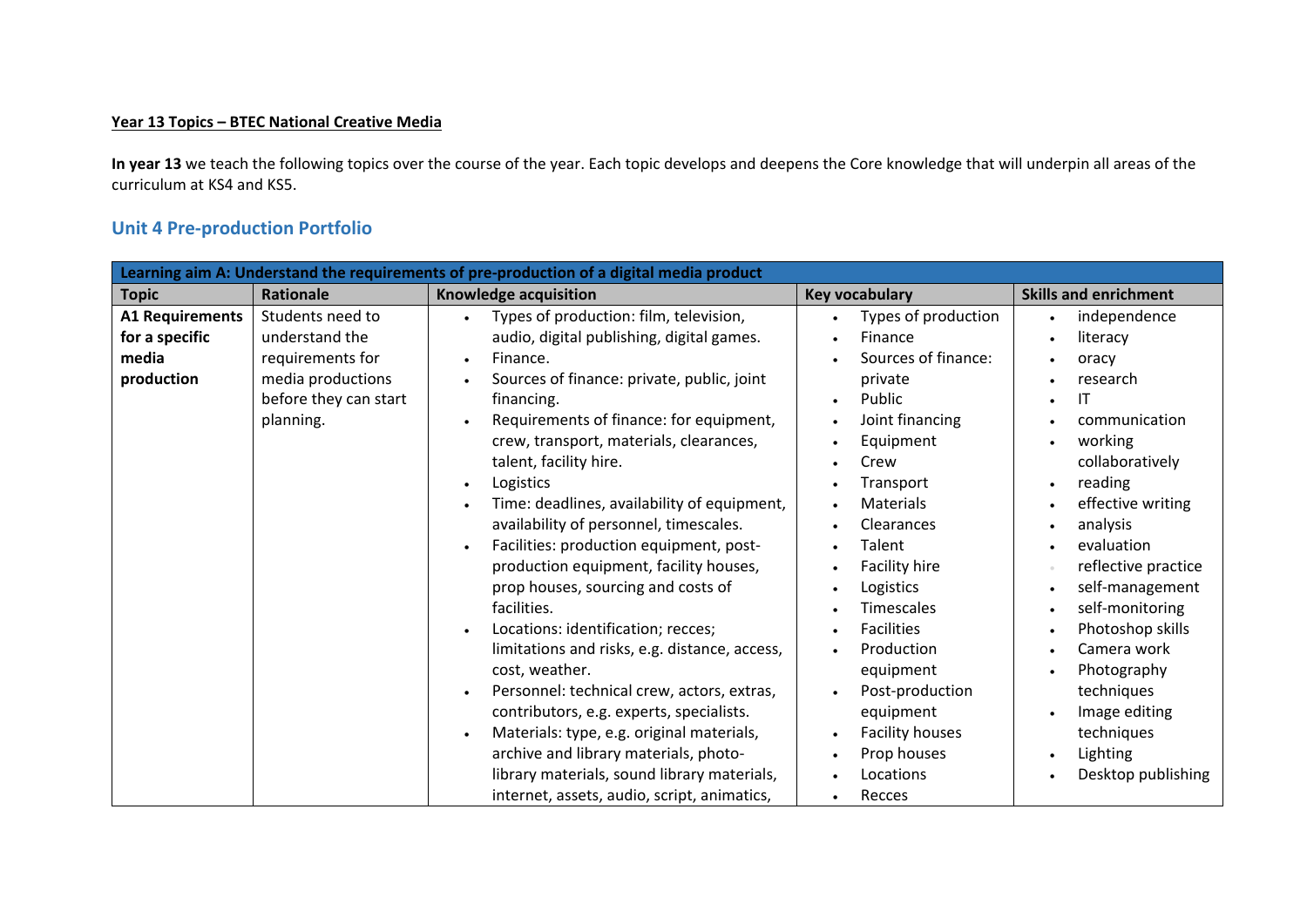| graphics, interviews, costumes,<br>properties, recorded music, sources;<br>costs; clearances.<br>Adherence to codes of practice and<br>regulation.<br>Clearances, e.g. Mechanical-Copyright<br>$\bullet$<br>Protection Society (MCPS).<br>Legal, e.g. copyright, health and safety.<br>$\bullet$<br>Regulations, e.g. Ofcom, Independent<br>Press Standards Organisation (IPSO),<br>Advertising Standards Authority (ASA).<br>Trade unions and professional bodies, e.g.<br>Producers Alliance for Cinema and<br>Television (Pact), National Union of<br>Journalists (NUJ). | Personnel<br><b>Technical crew</b><br>Actors<br>Extras<br>Contributors<br>Original materials<br>Archive<br>Library materials<br>$\bullet$<br>Photo-library<br>materials<br>Sound library<br>materials<br>Audio<br>Scripts<br>Animatics<br>Graphics<br>Interviews<br>Costumes<br>Recorded music<br>Clearances<br>Codes of practice<br>Regulation.<br>Mechanical-<br><b>Copyright Protection</b><br>Society (MCPS)<br>Health and safety.<br>Ofcom<br><b>Independent Press</b><br>Standards<br>Organisation (IPSO) |
|-----------------------------------------------------------------------------------------------------------------------------------------------------------------------------------------------------------------------------------------------------------------------------------------------------------------------------------------------------------------------------------------------------------------------------------------------------------------------------------------------------------------------------------------------------------------------------|-----------------------------------------------------------------------------------------------------------------------------------------------------------------------------------------------------------------------------------------------------------------------------------------------------------------------------------------------------------------------------------------------------------------------------------------------------------------------------------------------------------------|
|                                                                                                                                                                                                                                                                                                                                                                                                                                                                                                                                                                             | Advertising<br><b>Standards Authority</b><br>(ASA).                                                                                                                                                                                                                                                                                                                                                                                                                                                             |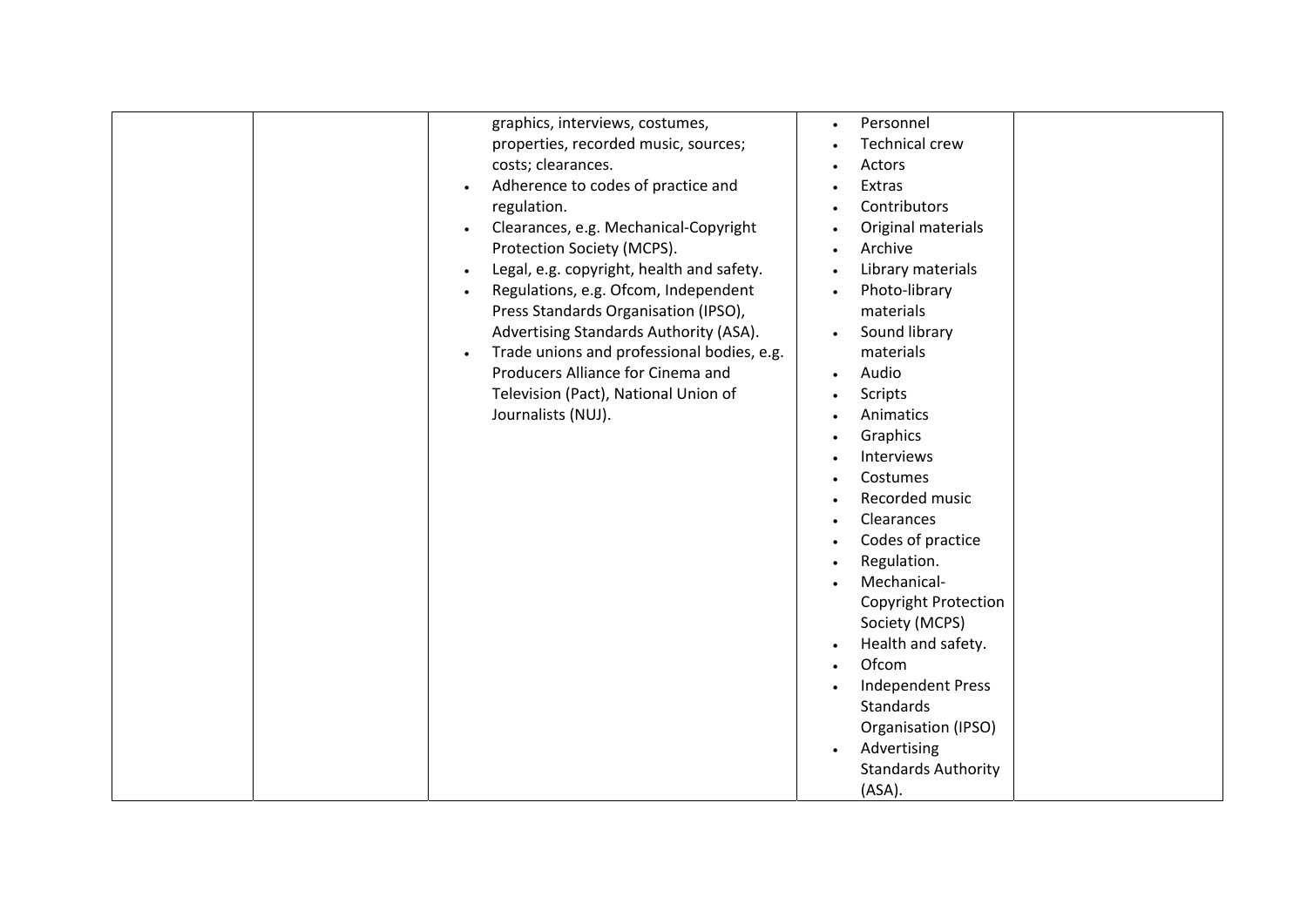|                         |                        |                                                       | Trade unions              |                                |
|-------------------------|------------------------|-------------------------------------------------------|---------------------------|--------------------------------|
|                         |                        |                                                       | Professional bodies       |                                |
|                         |                        |                                                       | <b>Producers Alliance</b> |                                |
|                         |                        |                                                       | for Cinema and            |                                |
|                         |                        |                                                       | Television (Pact)         |                                |
|                         |                        |                                                       | National Union of         |                                |
|                         |                        |                                                       | Journalists (NUJ)         |                                |
| <b>A2 The formats</b>   | Students need to       | Templates for scripts                                 | Storyboards               | effective writing              |
| for pre-                | understand             | (written/dialogue/sound)                              | Storylines                | analysis                       |
| production              | established industry   | Written or visual storyboards<br>$\bullet$            | Page mock-ups             | evaluation                     |
| processes               | formats for presenting | Written or visual storylines<br>$\bullet$             |                           |                                |
|                         | pre-production work.   | Page mock-ups.<br>$\bullet$                           |                           |                                |
|                         |                        |                                                       |                           |                                |
| <b>A3 The functions</b> | Students need to       | Revising and discounting ideas.                       | Visualising               | effective writing<br>$\bullet$ |
| of pre-                 | understand pre-        | Visualising content.                                  | Feasibility               | analysis                       |
| production              | production processes   | Establishing feasibility (expertise, costs,           |                           | evaluation                     |
| processes               |                        | timescale, logistics).                                |                           |                                |
| A4 The purposes         | Students need to       | Adherence to codes of practice and                    | Codes of practice         | effective writing              |
| of pre-                 | understand what        | regulation.                                           | Regulation                | analysis                       |
| production              | documentation needs    | Administrative requirements, e.g. record<br>$\bullet$ | Record keeping            | evaluation                     |
| documentation           | to be completed in     | keeping, sharing of information among                 | Auditing compliance       |                                |
|                         | pre-production.        | relevant parties.                                     |                           |                                |
|                         |                        | Auditing compliance.                                  |                           |                                |

| Learning aim B: Carry out pre-production for a digital media product |                                                                 |                                                                                                                                                         |                                                               |                                                                |  |
|----------------------------------------------------------------------|-----------------------------------------------------------------|---------------------------------------------------------------------------------------------------------------------------------------------------------|---------------------------------------------------------------|----------------------------------------------------------------|--|
| <b>Topic</b>                                                         | Rationale                                                       | Knowledge acquisition                                                                                                                                   | <b>Key vocabulary</b>                                         | <b>Skills and enrichment</b>                                   |  |
| <b>B1 Procedures</b>                                                 | Students need to                                                | Source available finance.                                                                                                                               | Finance                                                       | self-management                                                |  |
| to follow                                                            | understand follow<br>established pre-<br>production procedures. | Source personnel needed and availability.<br>Identify available resources needed.<br>Prepare budget and costs.<br>Contract personnel<br>Book resources. | Personnel<br><b>Budgets</b><br>Schedules<br>Health and safety | self-monitoring<br>effective writing<br>analysis<br>evaluation |  |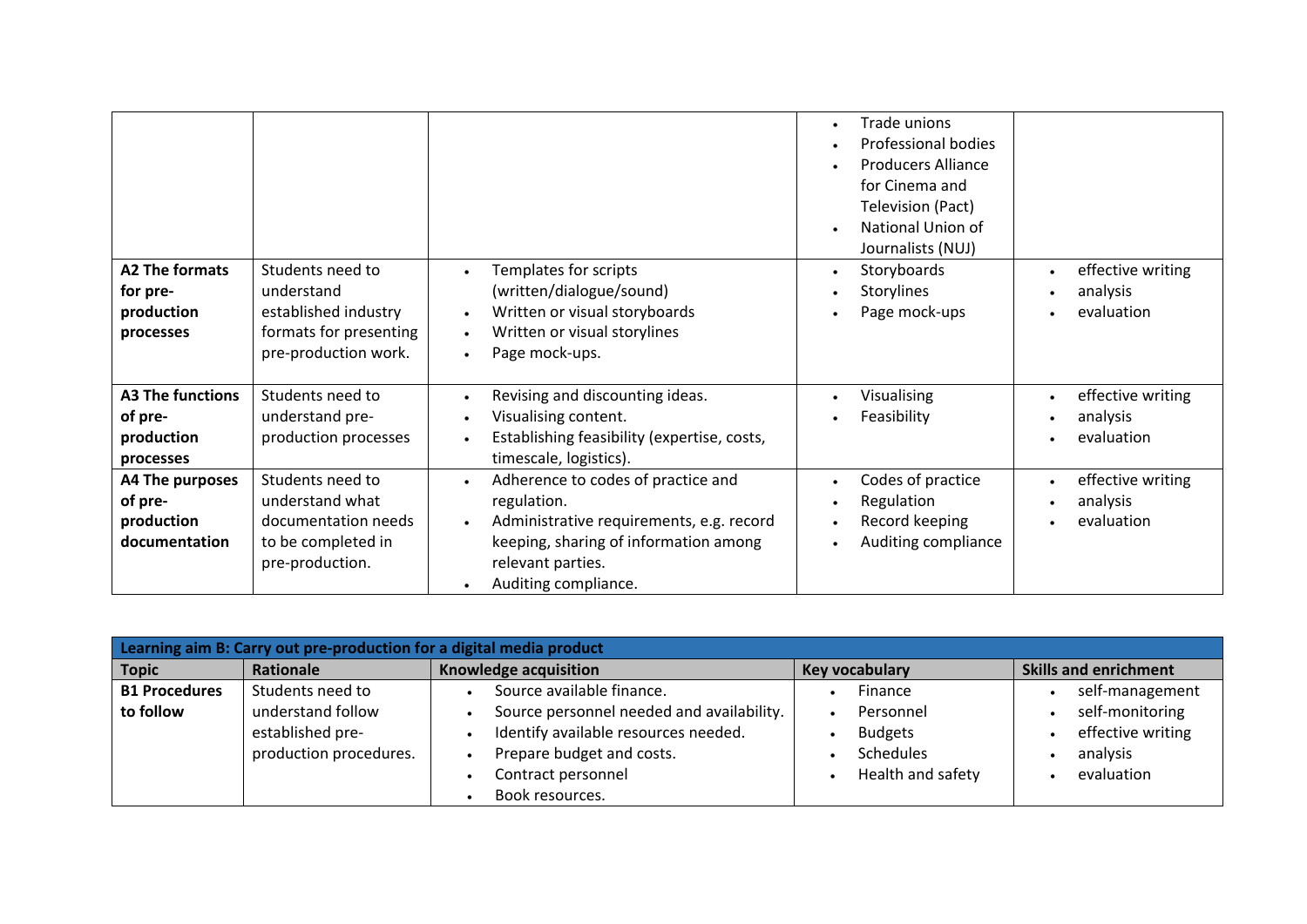|                |                       | Prepare schedules.                         | Legal/ethical<br>$\bullet$       |                              |
|----------------|-----------------------|--------------------------------------------|----------------------------------|------------------------------|
|                |                       | Health and safety considerations.          | considerations                   |                              |
|                |                       | Legal/ethical considerations.              | Risk assessment<br>$\bullet$     |                              |
|                |                       | Risk assess the project.                   |                                  |                              |
| B2 Pre-        | Students need to      | Digital publishing:                        | Screenshots<br>$\bullet$         | self-management<br>$\bullet$ |
| production     | understand the pre-   | Screenshots                                | Assets                           | self-monitoring              |
| requirements   | production            | Asset sources, images, video               | Test shots                       | Photoshop skills             |
| relevant to    | requirements relevant | Test shots                                 | Props<br>$\bullet$               | Camera work                  |
| specific media | to print production.  | Prop/costume list                          | Costume list                     | Photography                  |
| sector         |                       | Shot list                                  | Shot list<br>$\bullet$           | techniques                   |
|                |                       | <b>Styles</b><br>$\bullet$                 | Styles, templates,<br>$\bullet$  | Image editing                |
|                |                       | Templates and formats, e.g. Colours, font  | formats                          | techniques                   |
|                |                       | size, font types, hierarchy of type,       | Font size                        | Desktop publishing           |
|                |                       | Text and image alignment, text wrap,       | Font types<br>$\bullet$          |                              |
|                |                       | page layouts, compositional grids          | Hierarchy of type<br>$\bullet$   |                              |
|                |                       | Page mock-ups, e.g. Thumbnail sketches,    | Image alignment<br>$\bullet$     |                              |
|                |                       | annotated sketches, digital drafts         | Text wrap<br>$\bullet$           |                              |
|                |                       | Personnel details (names, contact details) | Page layouts<br>$\bullet$        |                              |
|                |                       | <b>Equipment booking</b>                   | Compositional grids<br>$\bullet$ |                              |
|                |                       | Health and safety (risk assessment)        | Page mock-up<br>$\bullet$        |                              |
|                |                       | Copyright clearances                       | Thumbnail sketches<br>$\bullet$  |                              |
|                |                       |                                            | Annotated sketches<br>$\bullet$  |                              |
|                |                       |                                            | Digital drafts<br>$\bullet$      |                              |
|                |                       |                                            | Personnel details<br>$\bullet$   |                              |
|                |                       |                                            | Equipment booking                |                              |
|                |                       |                                            | Health and safety<br>$\bullet$   |                              |
|                |                       |                                            | Risk assessment                  |                              |
|                |                       |                                            | Copyright clearances             |                              |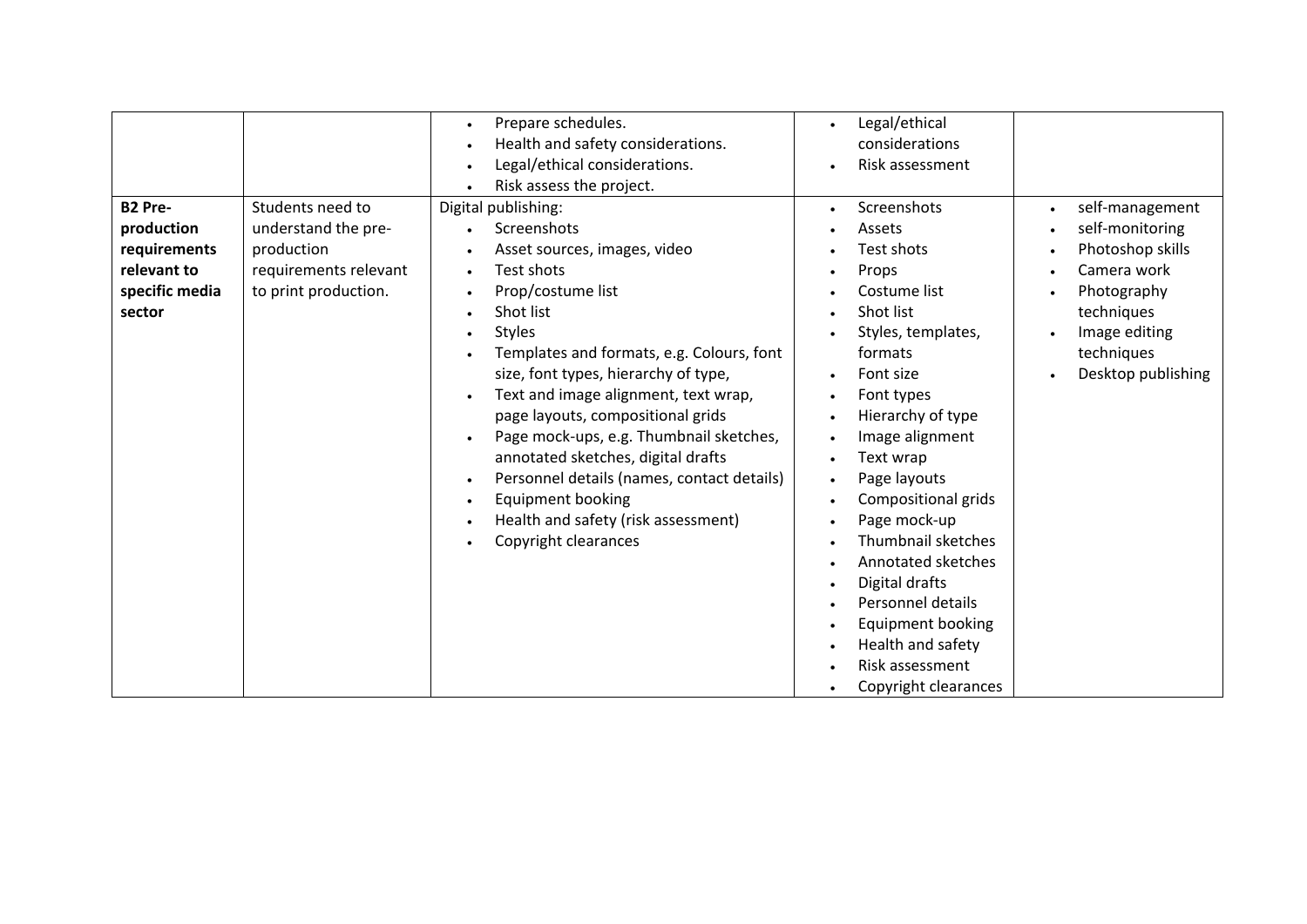| Learning aim C: Produce a pre-production portfolio for a creative media production |                                                                                                       |                                                                                                                                                                                                                                                                                                     |                                                                                                                                                                                                                                                                                                                                                                                                        |                                                                                                |
|------------------------------------------------------------------------------------|-------------------------------------------------------------------------------------------------------|-----------------------------------------------------------------------------------------------------------------------------------------------------------------------------------------------------------------------------------------------------------------------------------------------------|--------------------------------------------------------------------------------------------------------------------------------------------------------------------------------------------------------------------------------------------------------------------------------------------------------------------------------------------------------------------------------------------------------|------------------------------------------------------------------------------------------------|
| <b>Topic</b>                                                                       | <b>Rationale</b>                                                                                      | <b>Knowledge acquisition</b>                                                                                                                                                                                                                                                                        | <b>Key vocabulary</b>                                                                                                                                                                                                                                                                                                                                                                                  | <b>Skills and enrichment</b>                                                                   |
| <b>C1 Formats for</b><br>documenting<br>pre-production                             | Students need to use<br>knowledge gained in<br>LA.A & B to produce<br>pre-production<br>documentation | Log.<br>$\bullet$<br>Pre-production blog, including images,<br>$\bullet$<br>hyperlinks, scans, video footage.<br>Uploaded pre-production<br>documentation.<br>Hard copy documentation where<br>appropriate (filing of documents).                                                                   | Log<br>Pre-production blog,<br>hyperlinks, scans,<br>video footage.<br>Uploaded pre-<br>$\bullet$<br>production<br>documentation.<br>Hard copy<br>$\bullet$<br>documentation<br>where appropriate<br>(filing of<br>documents).                                                                                                                                                                         | research<br>IT<br>communication                                                                |
| <b>C2 Contents of</b><br>pre-production<br>portfolio                               | Students need to use<br>knowledge gained in<br>LA.A & B to produce<br>pre-production content.         | Client brief.<br>$\bullet$<br>Names/contacts.<br>Chronology/dates.<br>Record of costs.<br>Minutes of meetings.<br>Contingency plans/alternative ideas.<br>Revisions and decisions.<br>Annotations and labelling (shots,<br>sketches, photos, scripts).<br>Hyperlinks.<br>Templates (letters/forms). | Client brief.<br>$\bullet$<br>Names/contacts.<br>$\bullet$<br>Chronology/dates.<br>$\bullet$<br>Record of costs.<br>$\bullet$<br>Minutes of<br>meetings.<br>Contingency<br>$\bullet$<br>plans/alternative<br>ideas.<br>Revisions and<br>$\bullet$<br>decisions.<br>Annotations and<br>labelling (shots,<br>sketches, photos,<br>scripts).<br>Hyperlinks.<br>$\bullet$<br>Templates<br>(letters/forms). | self-management<br>$\bullet$<br>self-monitoring<br>effective writing<br>analysis<br>evaluation |